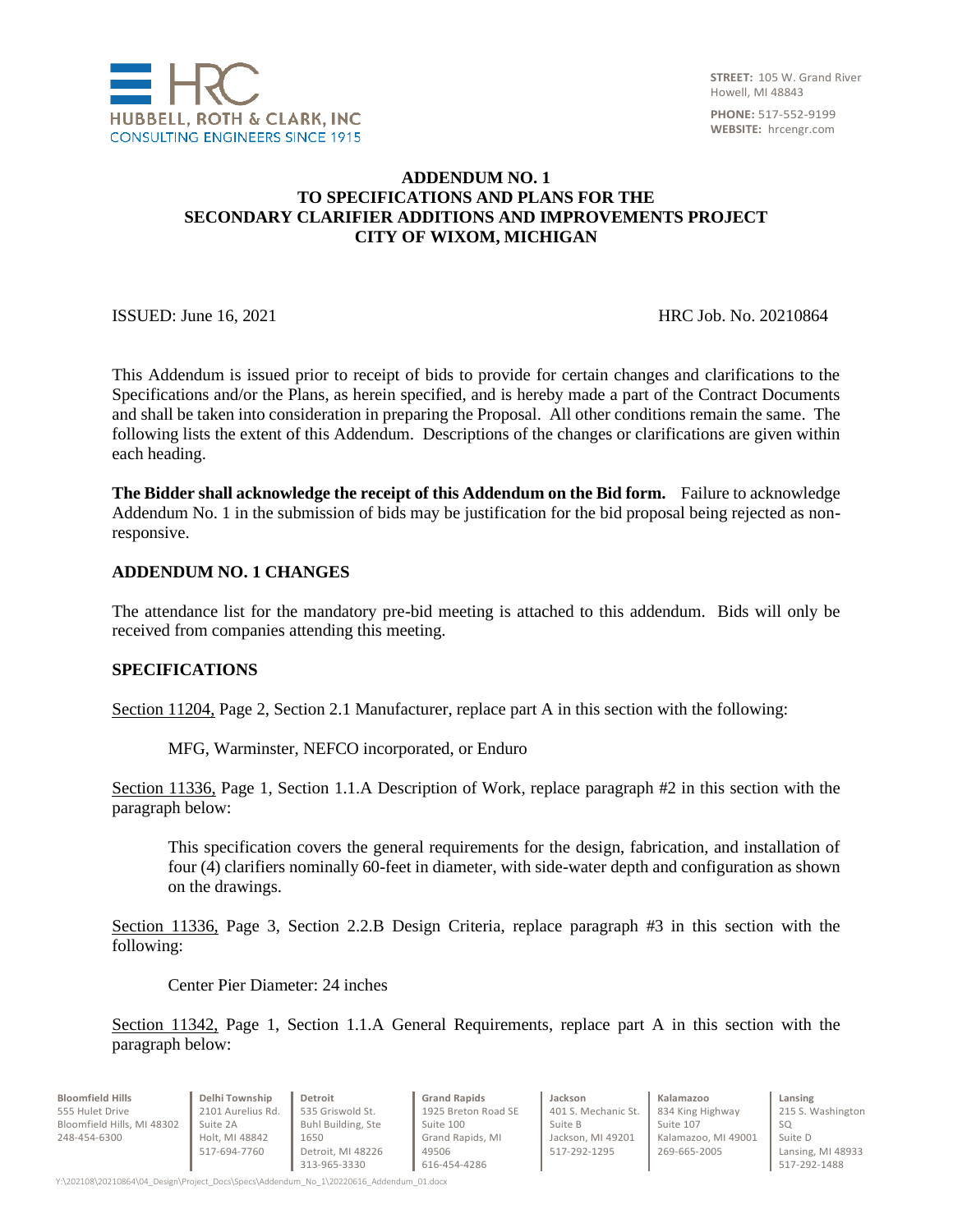

Provide one (1) dry pit submersible pump as shown on the drawings with variable frequency drive and accessories as specified herein.

Section 16810 Page 3, Section 2.1 Phosphate Analyzer (AE/ATI), replace this entire section with the following:

- A. General
	- 1. Furnish one (1) analyzer for monitoring of phosphate in water at the location shown on the drawings.
	- 2. The analyzer shall include the capability to remotely monitor sensors on any browserenabled device and present diagnostics on the overall health of the measurements (on Predictive Diagnostics-enabled sensors), as well as upcoming and required maintenance.
	- 3. The analyzer shall include the capability to connect to a laboratory spectrophotometer to correct process measurements based on lab samples, without having to remove the process sensor from the water.
- B. Components
	- 1. Housing: ASA UV-resistant, IP55-rated, lockable
	- 2. Gas sensitive electrode
	- 3. Colorimeter
	- 4. The phosphate sensor shall be provided with integral data cable for connection to the phosphate controller.
	- 5. The phosphate controller shall accept the phosphate sensor signal and convert it to a 4- 20ma linear output signal. Discrete output relays shall also be provided.
	- 6. Dimensions: 21.3 x 28.3 x 15.4 inches (540 x 720 x 390 mm).
	- 7. Weight: 77 pounds (35 kg)
	- 8. Hach Filterprobe sc
	- 9. Hach sc1000 multi-parameter universal controller
	- 10. Hach engineered mounting panel
- C. Measurement Procedures
	- 1. The method of measuring ammonia will be by vanadomolybdophosphoric acid colorimetric method as found in *Standard Methods*.
	- 2. At the beginning of each measurement cycle the analyzer measures the sample for purposes of compensating for background color of the sample.
- D. Performance Requirements
	- 1. Measurement range: 0.05 to 15 mg/L,
	- 2. Accuracy: 2% ±0.05 mg/L
	- 3. Reproducibility:  $2\% \pm 0.05$  mg/L
	- 4. Response time: Less than 5 minutes (T90), including sample preparation.
	- 5. Measurement interval: 5 to 120 minutes, adjustable.
	- 6. When connected to a multi-parameter digital control the overall status of the instrument performance is displayed as a percentage value via a measurement indicator.
	- 7. When connected to a multi-parameter digital control the overall time remaining until maintenance tasks are due is displayed in days.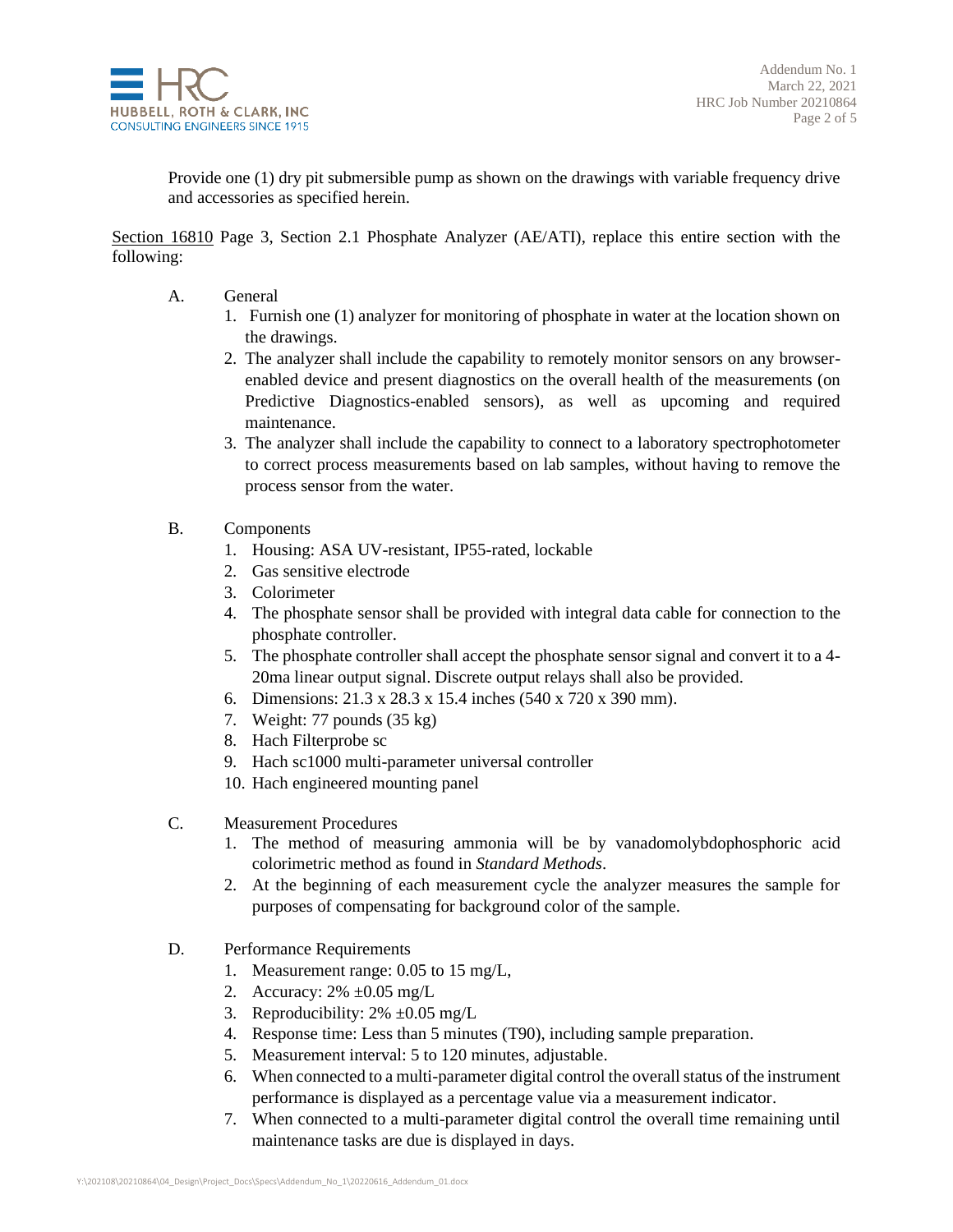

Addendum No. 1 March 22, 2021 HRC Job Number 20210864 Page 3 of 5

- 8. The analyzer calibrates and cleans itself automatically.
- 9. The analyzer shall be powered at 115 Vac, 60Hz connected to a Hach model sc1000 multi-parameter universal controller.
- E. Operational Criteria
	- 1. Sample temperature: 4 to 40  $^{\circ}$ C (39 to 104  $^{\circ}$ F)
	- 2. Sample pH: 5 to 9 pH
	- 3. Operating temperature: -20 to 45  $^{\circ}$ C (-4 to 114  $^{\circ}$ F)
	- 4. Operating humidity: 95% relative humidity, non-condensing
- F. Warranty
	- 1. The products shall be furnished with a WarrantyPlus Service Agreement as offered by the manufacturer.
- G. Manufacturer
	- 1. The phosphate analyzer instruments shall be as manufactured by Hach Company, Loveland, CO, Model PHOSPHAX sc Phosphate Analyzer. No substitutions shall be allowed.
- H. Installation
	- 1. Contractor will install the sensor in strict accordance with the manufacturer's instructions and recommendations.
	- 2. Manufacturer's representative will include a half-day of start-up service by a factorytrained technician.
	- 3. Contractor will schedule a date and time for start-up and require the Hach Company factory trained representative, general contractor, electrical contractor, Owner & Engineer to be present.
	- 4. Contractor will include the manufacturer's services to perform start-up on instrument to include basic operational training and certification of performance of the instrument.
	- 5. Contractor will include a manufacturer's Service Agreement that covers all the manufacturer's recommended preventative maintenance, regularly scheduled calibration and any necessary repairs beginning from the time of equipment startup through to end user acceptance / plant turnover and the first 12 months of end-user operation post turnover.
	- 6. Use of manufacturer's service parts and reagents is required. Third-party parts and reagents are not approved for use.

Section 16810 Page 3, add Section 2.2 "Sample Preparation Instrument" with the following content:

- A. General
	- 1. Furnish one (1) sample preparation instrument to remove suspended solids from the water using membrane modules.
- B. Components
	- 1. The sample preparation instrument shall consist of a control unit which needs to be installed along the basin, module carrier (including membrane modules) to be submerged in the water, and sample hoses to cover distances between instrument and the phosphate analyzer.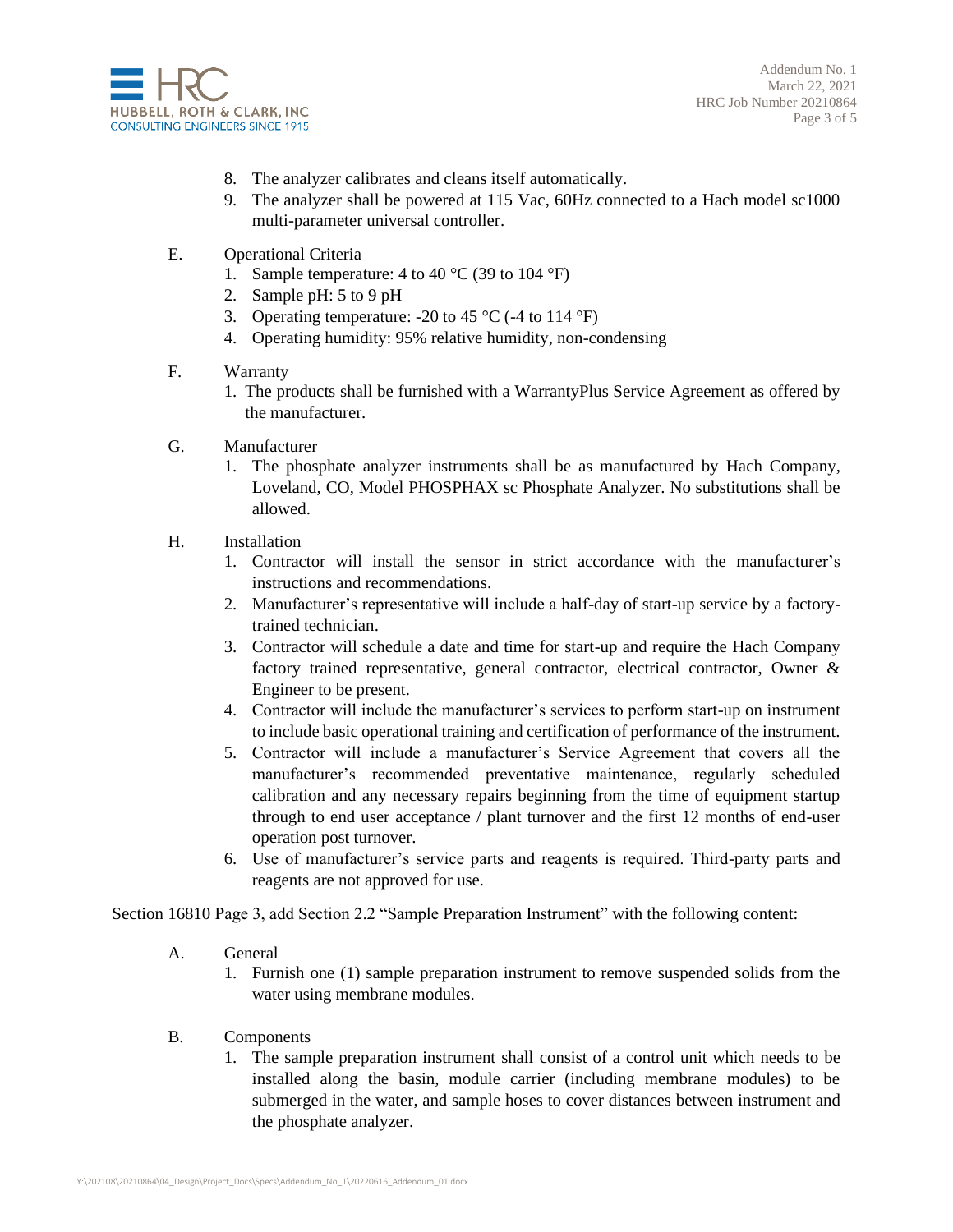

Addendum No. 1 March 22, 2021 HRC Job Number 20210864 Page 4 of 5

- 2. The system shall be a stand-alone system (AC powered). Two programmable relays shall be included to program warnings and errors.
- 3. Control unit housing: stainless steel
- 4. Module carrier with 16 feet delivery hose (vacuum side) Housing: stainless steel
- 5. Delivery hose outer material: PVC
- 6. Sample hose outer Material: PVC
- 7. Dimensions:
	- a. Control unit: (W x H x D) 430 x 530 x 220 mm 16.9 x 10.9 x 8.7inches
	- b. Module carrier: (W x H x D) 92 x 500 x 340 mm 3.6 x 19.7 x 13.4 inches
- 8. Mounting sets for control unit
- 9. Mounting sets for module carrier
- C. Measurement Procedures
	- 1. Sample will be extracted, using peristaltic pumps, through membrane plates (modules). The filtrate shall be free of suspended solids to be used for further analysis.
- D. Performance Requirements
	- 1. Flow: approximately 900 mL/h (depending of pollution grade of membrane modules and hoses).
	- 2. Suitable for up to three process analyzers.
- E. Operational Criteria
	- 1. Operating temperature -20 to 40  $^{\circ}$ C (-4 to 114  $^{\circ}$ F)
	- 2. Sample temperature: 5 to 40  $^{\circ}$ C (41 to 104  $^{\circ}$ F)
	- 3. Sample pH: 5 to 9
	- 4. Membrane immersion depth: 0.1 to 0.5 m (4 to 20 inch)
	- 5. Module carrier (membranes) minimum 0.1 m (4 inch) removed from bottom of basin Maximum vertical lift to control unit 3.0 m (10 feet)
- F. Warranty
	- 1. The products shall be furnished with a WarrantyPlus Service Agreement as offered by the manufacturer.
- G. Manufacturer
	- 1. The Filtrax unit shall be as manufactured by Hach Company, Loveland, CO. No substitutions shall be allowed.
- H. Installation
	- 1. The control module must be mounted steady on side of the basin. Module carrier must be submerged between 100 and 500mm. And the space between the carrier and the bottom of the tank must be at least 100mm.
	- 2. Contractor will install the probe in strict accordance with the manufacturer's instructions and recommendation.
	- 3. Manufacturer's representative will include a half-day of start-up service by a factorytrained technician.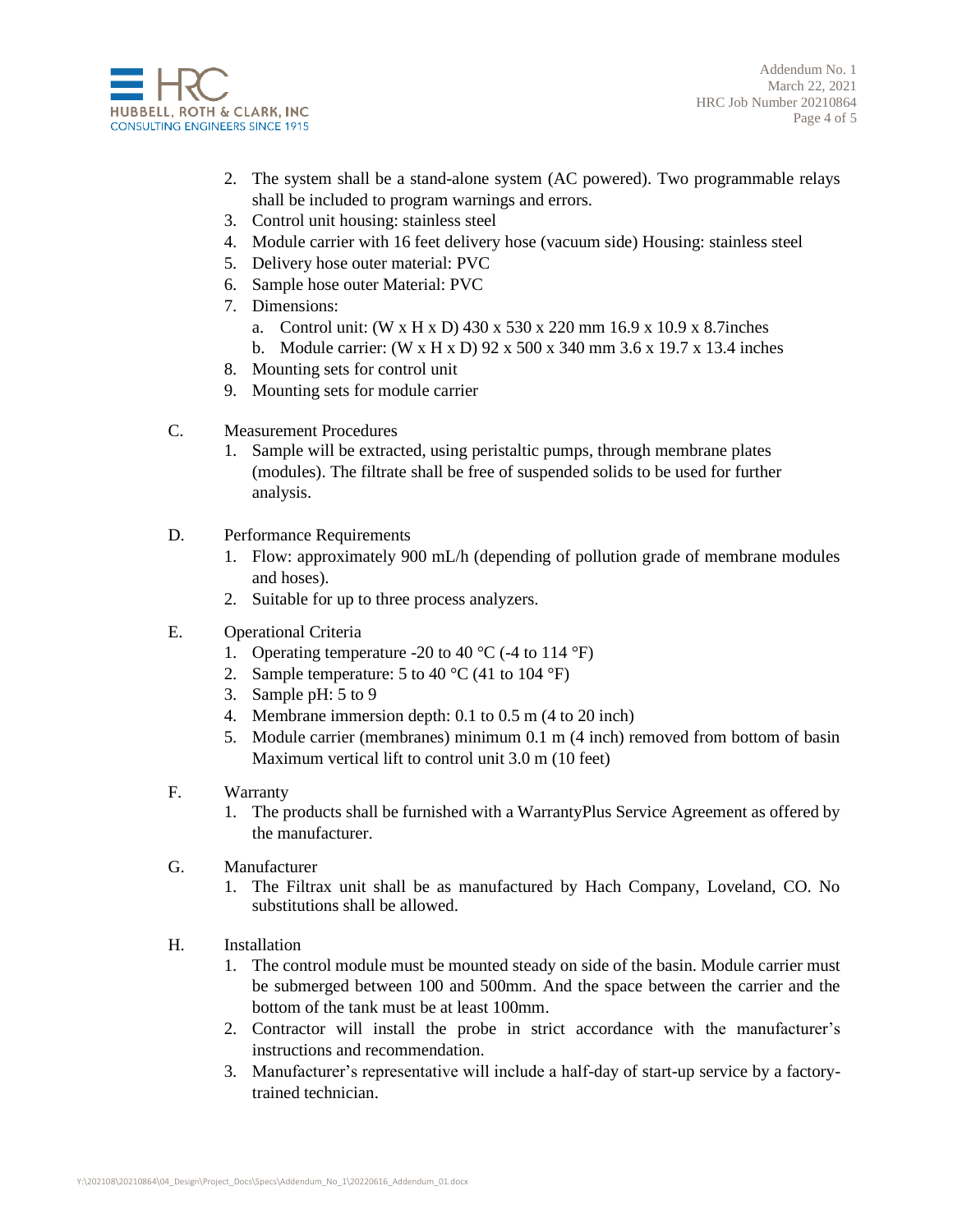

4. Contractor will schedule a date and time for start-up and require the Hach Company factory trained representative, general contractor, electrical contractor, Owner & Engineer to be present

#### **DRAWINGS**

Sheet DE-03 (Not Issued)

1. Revise Demolition Note – C to read "For each conduit from the Clarifiers, remove conduit from Clarifier equipment and approximately 25' hrough the Gallery, field verify condition of each conduit. Wire to be removed back to source."

Sheet E-02 (Not Issued)

- 1. Revise Note-4 to read "Route 6-#14, 3/4"C. to the associated Clarifier Motor Starter and 2-#14, 3/4"C. to the PLC in the PMP."
- 2. Revise the first sentence of Note-6 to read "Install new conduits and link seal though existing and new sleeves into Gallery."
- 3. On the southwest Clarifier, revise the leader note from "Start-Stop Control St. (typ.)" to "W.T. Start-Stop Control St. (Typ.)"

Sheet E-03 (Not Issued)

- 1. Add a leader note pointing to the three conduit home runs near the southwest Clarifier that reads "Note-11 (Typ. 4 Places)".
- 2. Add Note-11 that reads "Conduits from Clarifier Equipment. For each conduit in the Gallery, install a condulet "T" fitting and conduit drip leg to 12" above the Gallery floor. Install a drain fitting in each conduit drip leg."

Sheet E-09 (Not Issued)

1. On the Typical Clarifier Tank Drive Wiring Diagram, delete the "Aux Intlk" switch in the disconnect switch and in the control circuit of the wiring diagram.

Very truly yours,

HUBBELL, ROTH & CLARK, INC.

1 B

John Bergsma, P.E. Project Engineer

ENCLOSURES: Prebid Meeting Attendance List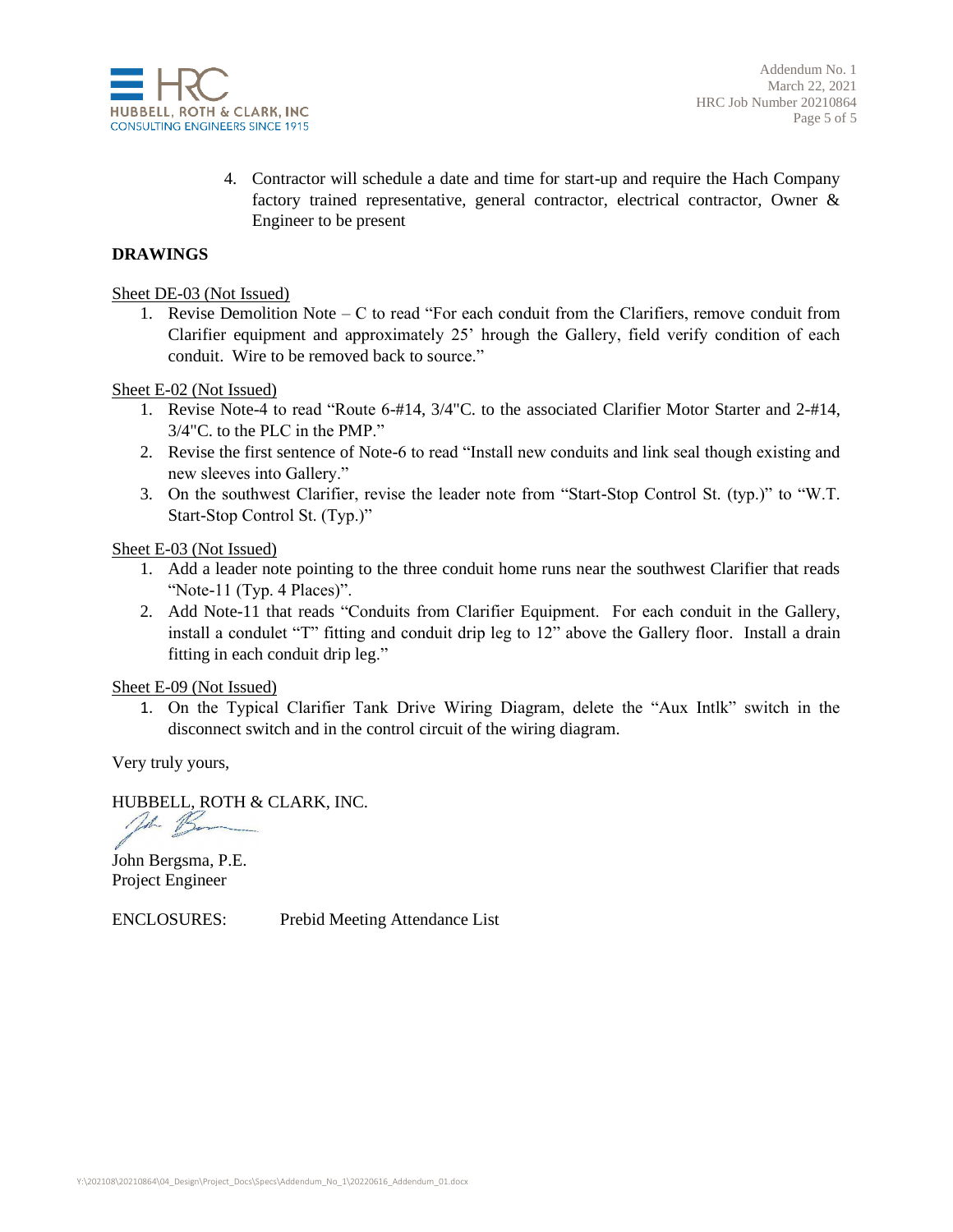

# **Meeting Sign-In Sheet**

| <b>Project Name:</b>                       | Wixom Secondary Clarifier Addition | Date of Meeting: | 6/14/2022 |
|--------------------------------------------|------------------------------------|------------------|-----------|
| <b>Purpose of Meeting:</b>                 | Pre-Bid Meeting                    |                  |           |
| For the Township/City/Village of:<br>Wixom |                                    |                  |           |
| <b>Location of Meeting:</b>                | Wixom WWTP                         |                  |           |

| No.             | Name                | <b>Agency/</b><br>Company       | <b>Phone Number</b> | <b>Email</b>                                                        |
|-----------------|---------------------|---------------------------------|---------------------|---------------------------------------------------------------------|
| 1               | MICHAEL WHETSTANE   | ASAILE                          |                     | 813-492-7996 MWHETSTUNE@LAGA11ENC.COM                               |
| $\overline{2}$  | Hex Wenn            | CCT                             |                     | 8109697730 Hex. Wenne ccrgiovousA.com                               |
| 3               | KAS Graving         | CCT                             |                     | $248 - 343 - 1416$ rob. garage (cigroyo usa. 10 m                   |
| 4               | Evan ANTON          | BNG Services                    | 0347422-8746        | conton@bneresto.com                                                 |
| 5               | im LANGE            | SYNERGY                         |                     | 248-303-3145 TLANCE STURRUYERUIP. COM                               |
| 6               | R                   | PELSELGROSS                     | EIO767-4821         | RYALLCSGCOMPANY.COM                                                 |
| $\overline{7}$  | acheal Smith        |                                 | 2486845730          | adsp <sub>oncux</sub> . Not                                         |
| 8               | DAVIORUCE           | Spence<br>Brother 4             | ८।०<br>724.1356     | DANDOS perceptions                                                  |
| 9               | LYNN NATZK          | Kellance                        | 248.207.            | Lynn@KelianceBC.com                                                 |
| 10              | Dan<br>Chenoweth    | Reporce<br>$B$ lde Co.          | 240 207<br>6985     | dan @ relance boran                                                 |
| 11              | Lick Parcheta       | Grand River<br>Construction, In | $66 - 669 -$<br>561 | rportebacograd                                                      |
| 12 <sup>6</sup> | David Best          |                                 |                     | D.F. BEST CD. 517-404-7637 dfbest@dfbestco.com                      |
| 13              | huk Kronk           |                                 |                     | Waterworke Sys 923 7778 etrophe waterworkist fans on                |
| 14              | JALAL JOULAN        |                                 |                     | Commercial Contracting 248.209.0424 JALAL. JOULAN QCCCNETWORK. Con  |
| 15              |                     |                                 |                     | Michaela Zaengkin A.Z. Shming, Ine 810-227-5100 mz@azshming.com     |
| 16              | <b>NICK</b><br>COON |                                 |                     | RCL CONSTRUCTION 989. 513.6081 nick Cretconstruct.com               |
| 17              | O <sub>1</sub>      |                                 |                     | RESCUELER RETOR ElectOne 313957-4160 6 removement to relief Marchan |
| 18              | Jan Nash            | Double ack Elect [248)543-1982  |                     | jann@dooblejackelectric.com                                         |

Delhi Township 2101 Aurelius Rd Suite 2A Holt, MI 48842 517-694-7760

Detroit 535 Griswold St Buhl Building, Ste 1650 Detroit, MI 48226 313-965-3330

**Grand Rapids** 801 Broadway NW Suite 215 Grand Rapids, MI 49504 616-454-4286

Howell 105 W. Grand River Howell, MI 48843 517-552-9199

Jackson 401 S. Mechanic St. Suite B Jackson, MI 49201 517-292-1295

Kalamazoo 834 King Highway Suite 107 Kalamazoo, MI 49001 269-665-2005

Lansing 215 S. Washington SQ Suite D Lansing, MI 48933 517-292-1488

C.\Users\jbergsma\Desktop\Sign\_In\_Sheet\_Blank.docx